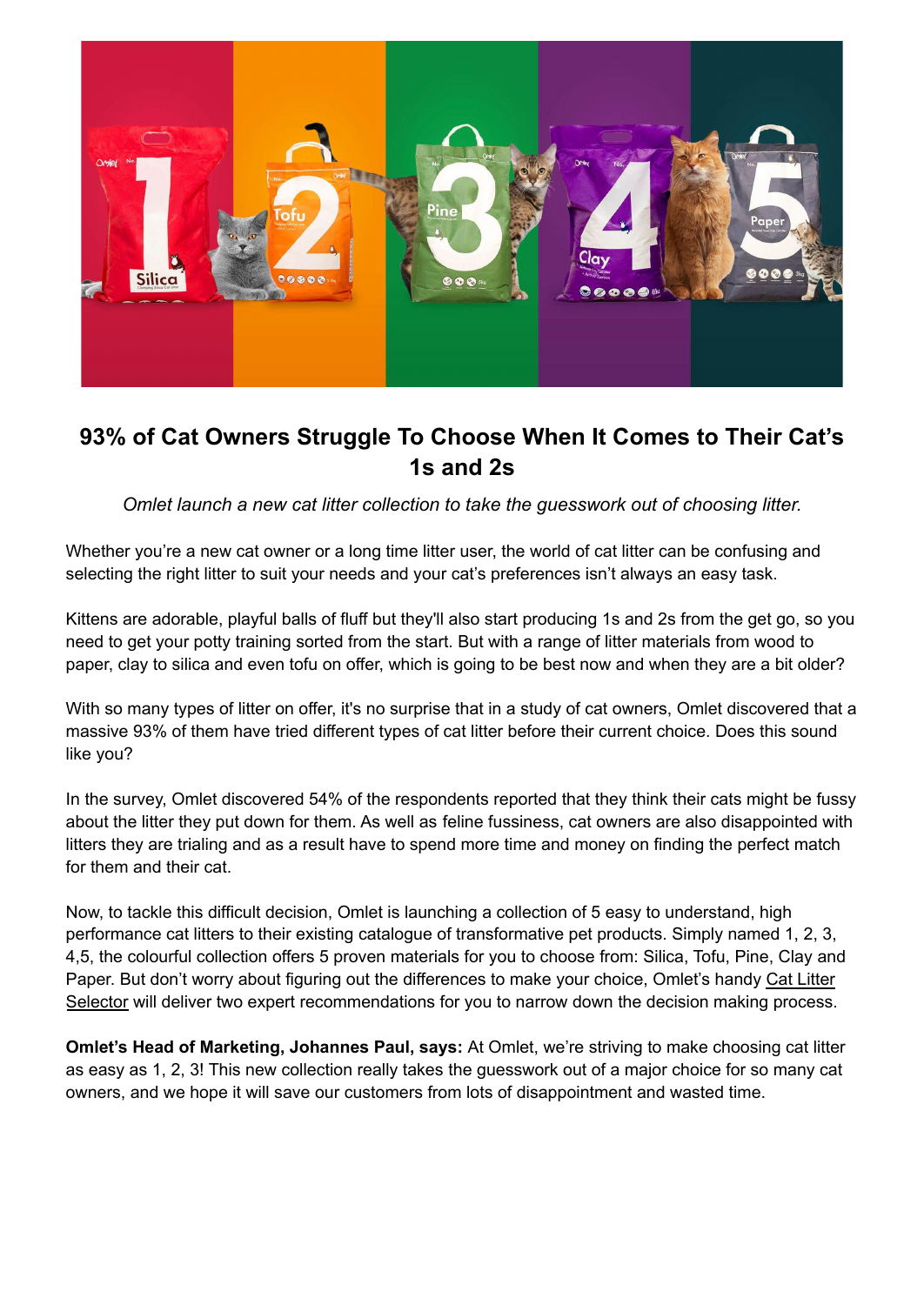Learn more about the litters in the Omlet collection…

## **Ultra Hygienic & Absorbent**

No. 1 Silica Cat Litter is made from small sand particles that are extremely absorbent to reduce moisture and odour, keeping it fresh and hygienic for longer. Not only do these small grains absorb and dry faster than other litters, their fine nature also means the litter doesn't stick to paws and get tracked around your home. The clumping cat litter is also easy to spot clean to improve longevity.

# **Clumping & Compostable**

No. 2 Tofu Cat Litter is made from crushed tofu, and is very effective at neutralising odours thanks to an active carbon composition that traps bad smells. The clumping cat litter is also highly absorbent, reducing waste and keeping the litter tray fresher for longer! Crushed tofu is biodegradable and can be and composted, for easy and planet friendly disposal.

#### **Fresh Scent & 100% Biodegradable**

No. 3 Pine Cat Litter will transform the litter tray with the sweet scent of fresh wood, plus it's 100% biodegradable and compostable, making it a friendly option for both your cat and the environment! The large wood pellets are highly absorbent, offering long lasting freshness with outstanding odour control, and also minimising waste and cleaning time.

#### **Long Lasting & Low Waste**

No. 4 Clay Cat Litter is made of highly absorbent bentonite clay balls with active carbon particles for extreme odour control. The supreme power of this clumping cat litter makes spot cleaning after use extremely quick and easy. This not only improves the general hygiene and freshness of cat litter trays, but also minimises wastage and improves longevity.

## **Non-Clumping & Perfect for Kittens**

No. 5 Paper Cat Litter is made from recycled newspaper pellets with natural odour and moisture absorbing properties. Not only is paper environmentally friendly and biodegradable, it also stays fresher for longer and minimises wastage. The lightweight bag is super easy to handle, and it's non-clumping nature makes it a perfect option for younger cats, as it's softer on paws and safer on tummies.

Omlet Cat Litter is now available exclusively from Omlet.co.uk, priced between £13.49 and £14.99 with FREE delivery.

#### **Discover Omlet Cat Litter**

Watch the promotional video here.

--

*Editors notes*

Survey results were taken from a survey conducted by Omlet in September 2020 of 58 cat owners.